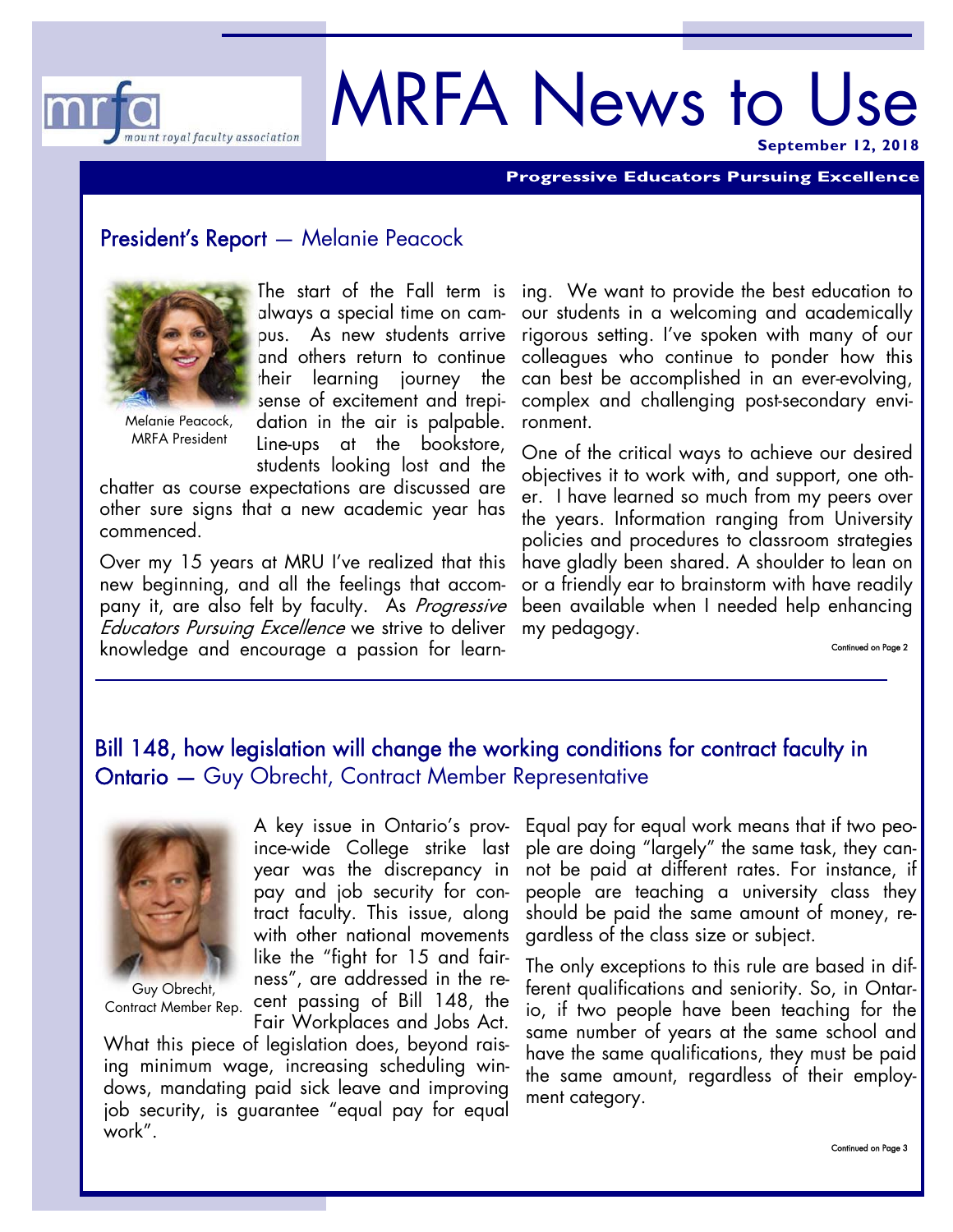### President's Report (Continued)— Melanie Peacock

While I always want to stay connected to other faculty I realize that busy, demanding schedules do not always make this easy. When thinking about this I was reminded of the game *Connect* Four that I used to play with my children when they were younger. The goal was to try and align four chips in a row (horizontal or otherwise) as another person attempted to do the same, while there were attempts to block someone from accomplishing this objective.

What are the things that block us? Lack of time, miscommunication, conflicting goals, differing demands and varying resources can all potentially hamper a faculty member from "connecting their chips". This is one way in which your Mount Royal Faculty Association can assist. The work we do can help you connect your "chips" by staying linked to, and supportive of, your colleagues.

### "Let's keep our chips connected and let's ensure that we support one another as we continue our important work."

So, how can this be done? I encourage you to attend our regular monthly meetings. Opportunities for dialogue and learning from one another are provided at each session. Also, the MRFA Executive Board welcomes questions and is willing to engage with our members and re-

spond to inquiries at these meetings. We must ensure that rumours and unclear understanding of information and processes do not block our connection. To this end, I encourage you to reach out to me if you want to dialogue, share your concerns or contribute ideas. Professional development opportunities, volunteering on an MRFA committee, participating in advocacy events and attending social functions are other critical ways to remain informed and connected to the MRFA and to your faculty colleagues.

It is also important to note that your MRFA Executive continues our work with the Staff Association (MRSA), the Students' Association (SAMRU) and members of management to help ensure that connections continue and can be enhanced.

I have always been honored to be an educator and a key part of this has been how blessed I have felt (and continue to feel) to work with, and be supported by, tremendous colleagues. Let's keep our chips connected and let's ensure that we support one another as we continue our important work. I look forward to the upcoming academic year and the opportunities ahead.

Together we are stronger.

Melanie Peacock PhD, MBA, CPHR

The Mount Royal Faculty Association provides a collective voice for faculty, promotes tenure and academic freedom, advocates for the highest standards of professionalism in higher education, and upholds the values of diversity, equity and human rights.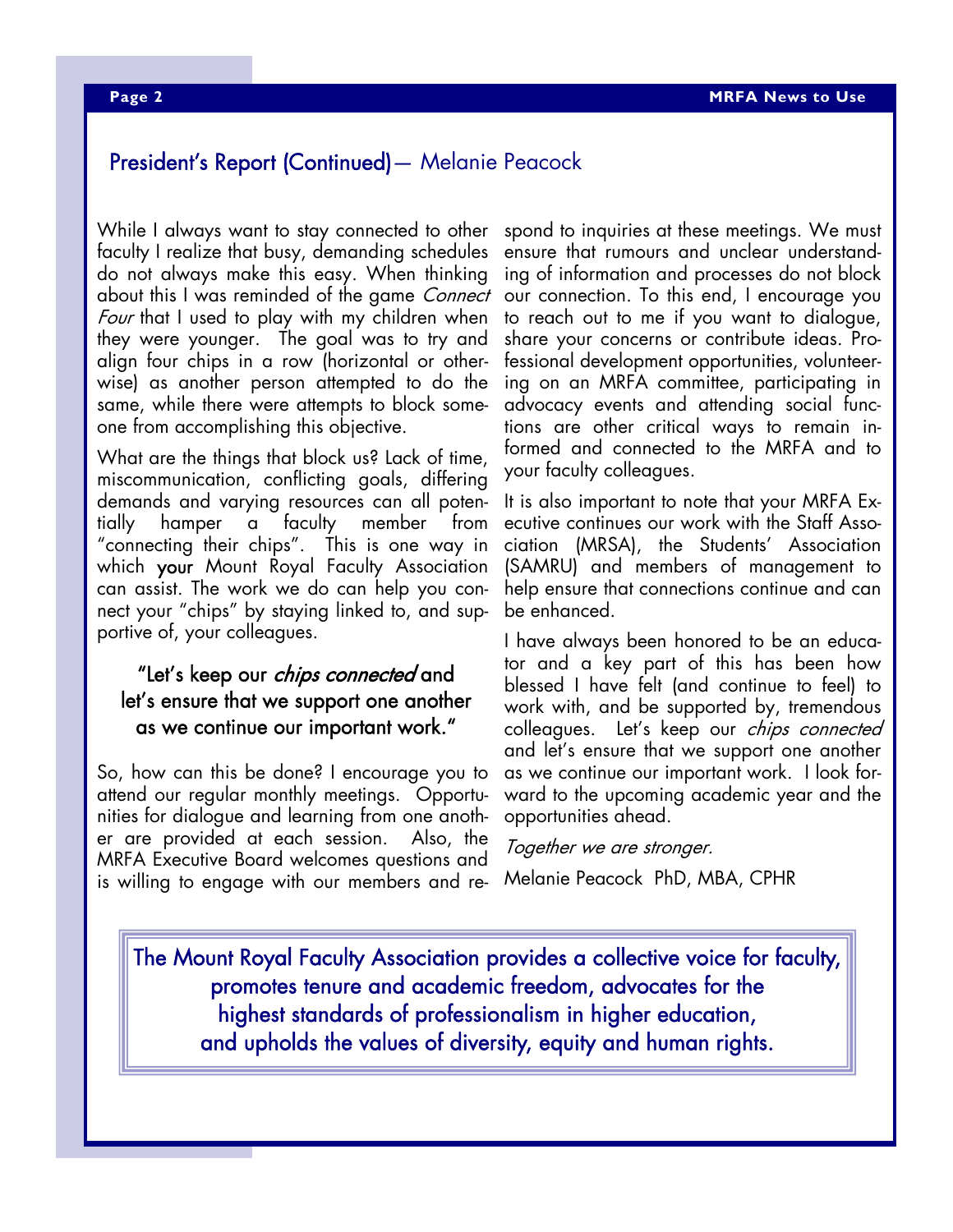## Bill 148, how legislation will change the working conditions for contract faculty in Ontario (Continued) - Guy Obrecht, Contract Member Representative

New collective agreements are now having to quantify the amount that a full-time tenure track professor is paid for time in class teaching (with seniority and qualifications) and match that to the amount contract faculty are paid. For instance, if a professor is paid \$100 000 annually to teach 8 courses and engage in service for 20% of their salary, then the value of a course would be \$10 000 for any contract faculty with the same qualifications and seniority. CUPE local 3902 estimates the base cost of a class at the University of Toronto will be around \$23 000.

"New collective agreements...quantify the amount that a full-time tenure track professor is paid for time in class teaching (with seniority and qualifications) and match that to the amount contract faculty are paid."

The pay calculation doesn't include benefits, so vacations and pensions are not included, but still, the cost of moving to this pro rata model of pay represents a big challenge to budgets. One college in Ottawa, Algonquin, is reported

### "However they manage the transition… the landscape of post-secondary education in Ontario is going to be very different in 2020."

to be facing a cost increase of up to \$29 million in order to be compliant with the provisions of the Bill.

There is still some breathing room for institutions that have ratified collective agreements before the April 2018 date of the Bill's coming into force; these agreements are allowed to be in violation of the Bill until January 1, 2020. It will be interesting to watch over the next year and a bit how post-secondaries in Ontario manage to renegotiate faculty salaries in an era of fiscal restraint. However they manage the transition, be it class size increases, restructuring, or increased provincial funding, the landscape of post-secondary education in Ontario is going to be very different in 2020.

### Find out More…

To learn more about other changes made to the Ontario Employment Standards Code in Bill 148 (Ontario's "Fair Workplaces Better Jobs Act") visit: https://www.ola.org/en/legislativebusiness/bills/parliament-41/session-2/bill-148

Alberta's NDP government also recently revamped our *Employment Standards Act*. For more info visit: https://www.alberta.ca/employment-standards-changes.aspx. However, it is important to note that Alberta's *Employment Standards Act* does not apply to academic staff in Alberta, the rights enshrined in the act are only available to faculty if negotiated in your Collective Agreement. All faculty are strongly encouraged to become familiar with the Collective Agreement and to contact the Association if you require clarification or support. For more information visit: https://mrfa.net/member-support/the-role-of-the-mrfa/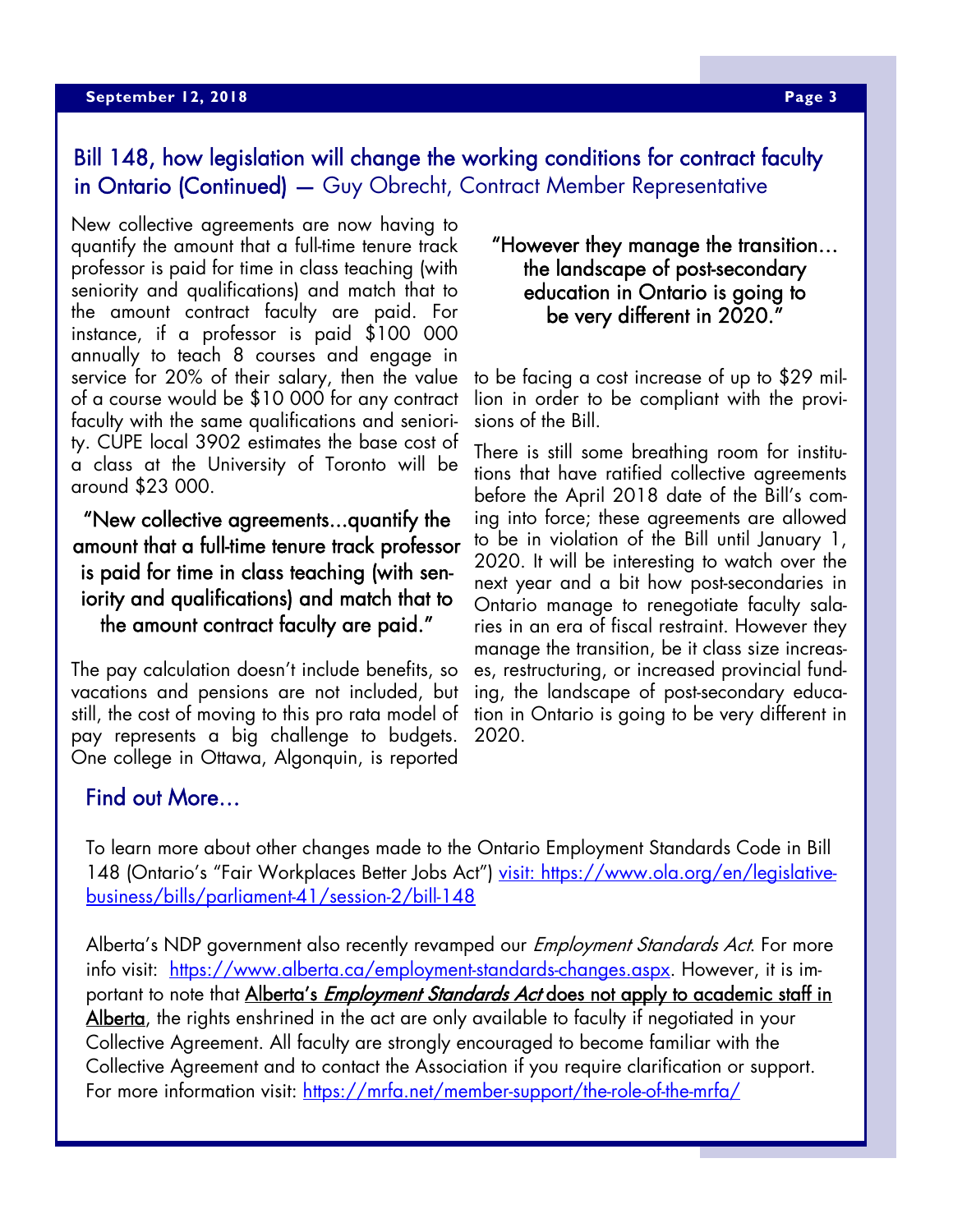### Your Questions

### What is the difference between a strike and a lockout?

According to the Alberta Labour Relations Board:

A strike includes a cessation of work or a refusal to work.

A lockout includes the closing of a place of employment by an employer or the suspension of work by an employer.

Either side must give 72 hours' notice before a strike or lockout can start.

You cannot be terminated simply because of being on strike or locked out.

Picketing at an employees' place of employment is allowed during a legal strike or lockout.

Both the union and the employer must follow the rules set out by the Labour Relations Code before a strike or lockout can occur, and during a strike or lockout.

For a current Bargaining Update, be sure to attend the Regular Meeting on September 27, 3:00 – 5:00 PM in the Jenkins Theatre (I-115).

### Does the MRFA help cover the cost of tuition for further education?

The Board of Governors provides a grant of \$64,000 annually to the MRFA for tuition refunds for full-time and contract faculty.

You can apply for refunds for credit courses at other institutions, if you are working on your PhD, or Graduate degree, or if you take a credit course at another institution you are eligible for a tuition refund.

Application deadline: the last working day in September.

Go to the MRFA website and click on Funding Opportunities for more information and the tuition refund form.

### What is the Compassionate Fund and how can I apply?

This fund is intended to help MRFA members facing an extraordinary financial crisis.

Applications may be based on bereavement, serious illness facing the member or someone in their immediate family, a sudden change of residence, and/or an unanticipated change in income.

The Compassionate Fund also offers 60-day interest free loans to members to allow them to accept a spot in a Child Care Centre.

For more information about the fund and how you can apply - go to the MRFA website and click on Member Support.

> We welcome your questions for upcoming issues of *News to Use*. Please submit your questions to Chantelle Anderson.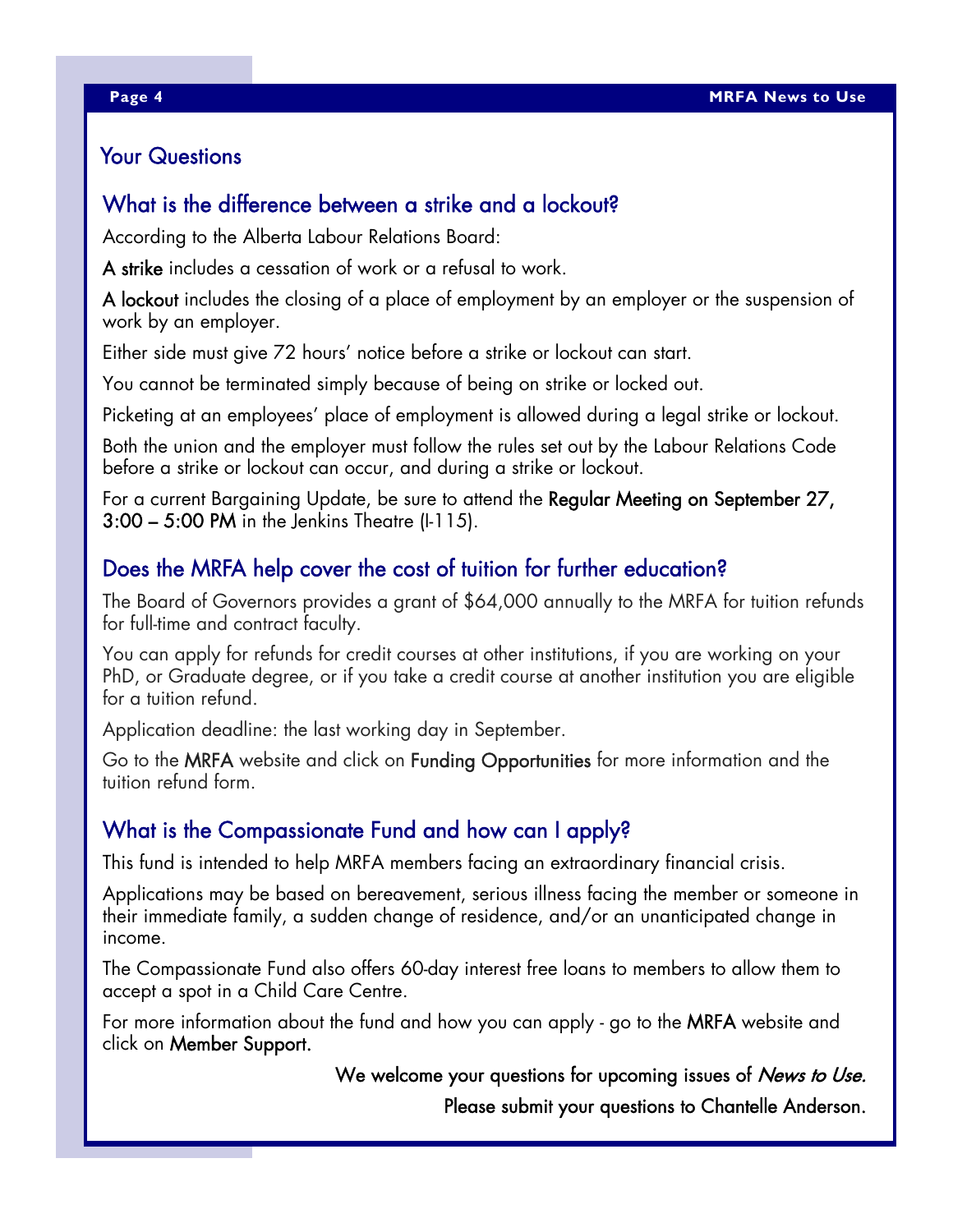### Access Benefits and Funds Negotiated by the MRFA

- In the past five years seventeen members have accessed the MRFA's Compassionate Fund. For more info see the relevant section of the MRFA's Policies and Procedures Manual: go to mrfa.net and click on About Us, Governance and then Key Documents.
- The MRFA has provided 1,370 honorariums to contract faculty members engaged in service activities over the past five years. The average amount paid per activity was over sixty dollars. For more information see Collective Agreement Article 14.15. To apply for a **Contract Service Honorarium** go to mrfa.net and click on *Funding Opportunities*.
- There are unspent funds in faculty Health Care Spending Accounts every year. This is your money—Use it! (Even if it is just to get that very well deserved massage!). For more info visit: http://mtroyal.ca/EmploymentCareers/HumanResources/BenefitsandPension/index.htm
- In the past five years the MRFA has provided \$300,000 in **Scholarships for Dependents** at an average rate of over \$120/eligible credit. For more information refer to Collective Agreement Article 16.7. To apply for a Scholarship for Dependent go to mrfa.net and click on *Funding Opportunities*.
- The MRFA has provided 93 <u>Tuition Refunds</u> to members over the past five years, totaling \$317,679 in tuition refunded. Of the eligible amounts claimed members received, on average, a 93% refund on tuition they had paid other institutions. For more information refer to Collective Agreement Article 18.2. To apply for a Tuition Refund go to mrfa.net and click on *Funding Opportunities*.

#### Use Your Faculty Centre

- Based on revenues over the past five years, the MRFA has served over 10,000 lunches in the Faculty Centre. View the **MRFA Lunch Menu** online: go to mrfa.net and click on *Faculty Centre*.
- To book the centre or a meeting room in the centre contact Robert Mariani—6193

The "Listicle" in the next News to use issue will focus on MRFA Member Support Services. For members needing support please go to mrfa.net and click on Member Support.

*As the MRFA's Negotiating Team has been preparing for Enhanced Mediation, scheduled for September 17-19, the team has been focusing on issues that affect all faculty—professors, laboratory instructors, counsellors, librarians and educational developers.*

**A Negotiations Update will be provided, in camera, at the upcoming Regular Meeting.**  Thursday, **September 27, 3:00—5:00pm**, Jenkins Theatre (I115) The agenda will be emailed to members on September 13.